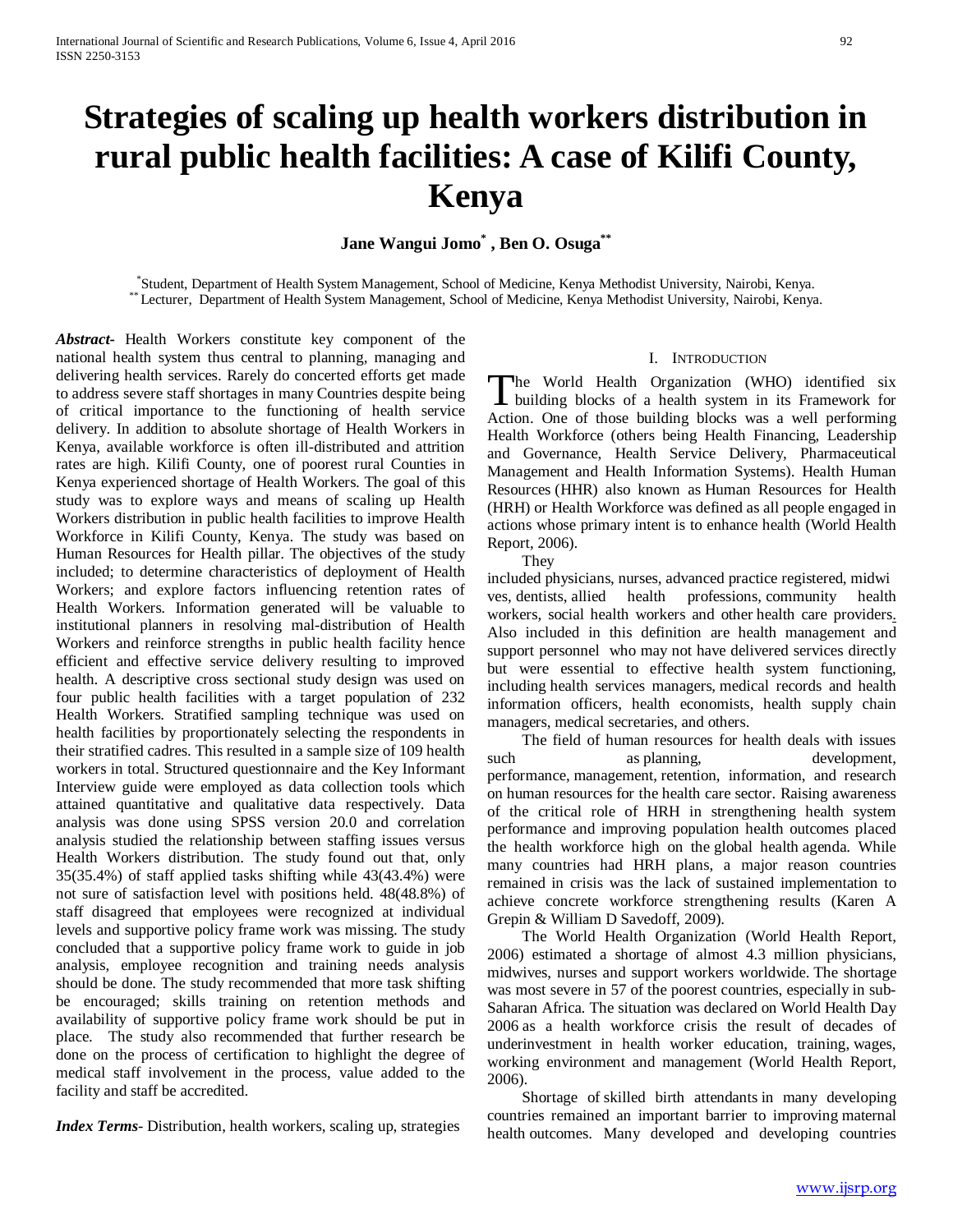reported mal-distribution of skilled health workers leading to shortages in rural and underserved areas (Wafula J, et al. 2011).

 Equitable health coverage depended on having the necessary human resources to deliver health care services. Kenya was among the African countries experiencing crisis in the area of human resources for health (HRH) (World Health Report, 2006). The major causes of the crisis included inadequate and inequitable distribution of health workers; high staff turnover; weak development, planning and management of the health workforce; deficient information systems; high migration and high vacancy rates; insufficient education capacity to supply the desired levels of health workers needed by the market; inadequate wages and working conditions to attract and retain people into health work, particularly in rural underserved areas. This shortage affected most of the available health worker categories. (Kiambati, Caroline & Toweett, 2013)

 As a country, Kenya remained committed to making significant improvements in its human resources for health situation. However, the country had not achieved the ambitious health milestones set, including achieving the Millennium Development Goals, without improving the quality, quantity and distribution of the health workforce. Skilled providers, physicians, nurses and midwives, assisted in only 44% of births. Also noted was that there were great inequalities in access to health services across provinces (Obonyo B, 2010).

 Kilifi being one of the poorest counties in Kenya was cited to have many serious health challenges. Achieving quality health care services in Kilifi County remained a challenge despite the many interventions put in place by the government and stakeholders (Mwatsuma Kitti Mwamuye 2014). Kilifi County had a total of 406 public health facilities at tier 2 and 3. The doctor/patient ratio was 1:42,625, clinical officer/patient ratio is 1:30,194 while the nurse/patient ratio is 1:3,396. (First Kilifi County Integrated Development Plan 2013-2017).

 The most prevalent diseases included Malaria, Pneumonia and diseases of the digestive system. Furthermore HIV/AIDs was a major health and development problem in this County with a prevalence of 10%. The bed occupancy by people affected with HIV/AIDs related illnesses in the various health institutions was about 50%. (First Kilifi County Integrated Development Plan 2013- 2017).

# II. PROBLEM STATEMENT

 Efforts aimed at strengthening HRH ultimately aim to get the right health workers, in the right place, with the right skills, doing the right things (World Health Report, 2006). Massive geographic and skill mix imbalances were reflected in the perilous undersupply of HRH in most rural areas. (Lemiere. C, et al 2011).

 The mal-distribution of health workers within countries was a crucial problem felt most acutely in rural areas. Kenya was a case in point, where rural primary health care facilities were very understaffed (Wafula J, et al. 2011). According to the World Health Organization, one nurse should serve 285 residents. However, in Kenya, seven nurses served 4,000 residents with over 51,455 nurses needed to fill in the ever-growing demand (World Health Report, 2006).

 Statistics in Kilifi County indicated that approximately 15 mothers delivered every night in Kilifi County Hospital at the watch of one or two nurses while the proposed number in the norms and standards for health service delivery by Ministry of Health, 2006 should be 12 nurses to serve delivery and maternal and child health (MCH). Overcrowding had put pressure on the County Government to address the shortage of skilled health workers in the County. (Mwachiro A, 2014).

 The nurse patient ratio stood at 1:3,396 which in itself was a manifestation of staff shortages in Kilifi County as opposed to World Health Organization recommendation (World Health Report 2006) one nurse to serve 285 residents.

 This research study aimed at determining how recruitment, deployment and retention were the strategies of HRH distribution in Kilifi County. The researchers were interested in identifying the selection criteria applied during recruitment and the efforts in human resource planning and management. Furthermore the researchers were interested in identifying the number of HRH recruited within a period of five years (between year 2010 to year 2014), the funded positions, duration of service by health workers, job satisfaction and training offered as well as supportive policy frame work in addition to sustained implementation.

# III. STUDY OBJECTIVES

 The main objective was to explore the strategies for scaling up health workers distribution in public health facilities to improve health workforce in Kilifi County, Kenya. Specific objectives included: To determine how deployment aspects of HRH affected health workforce distribution in Kilifi County and Explore how retention of HRH influenced distribution of health workers in Kilifi County.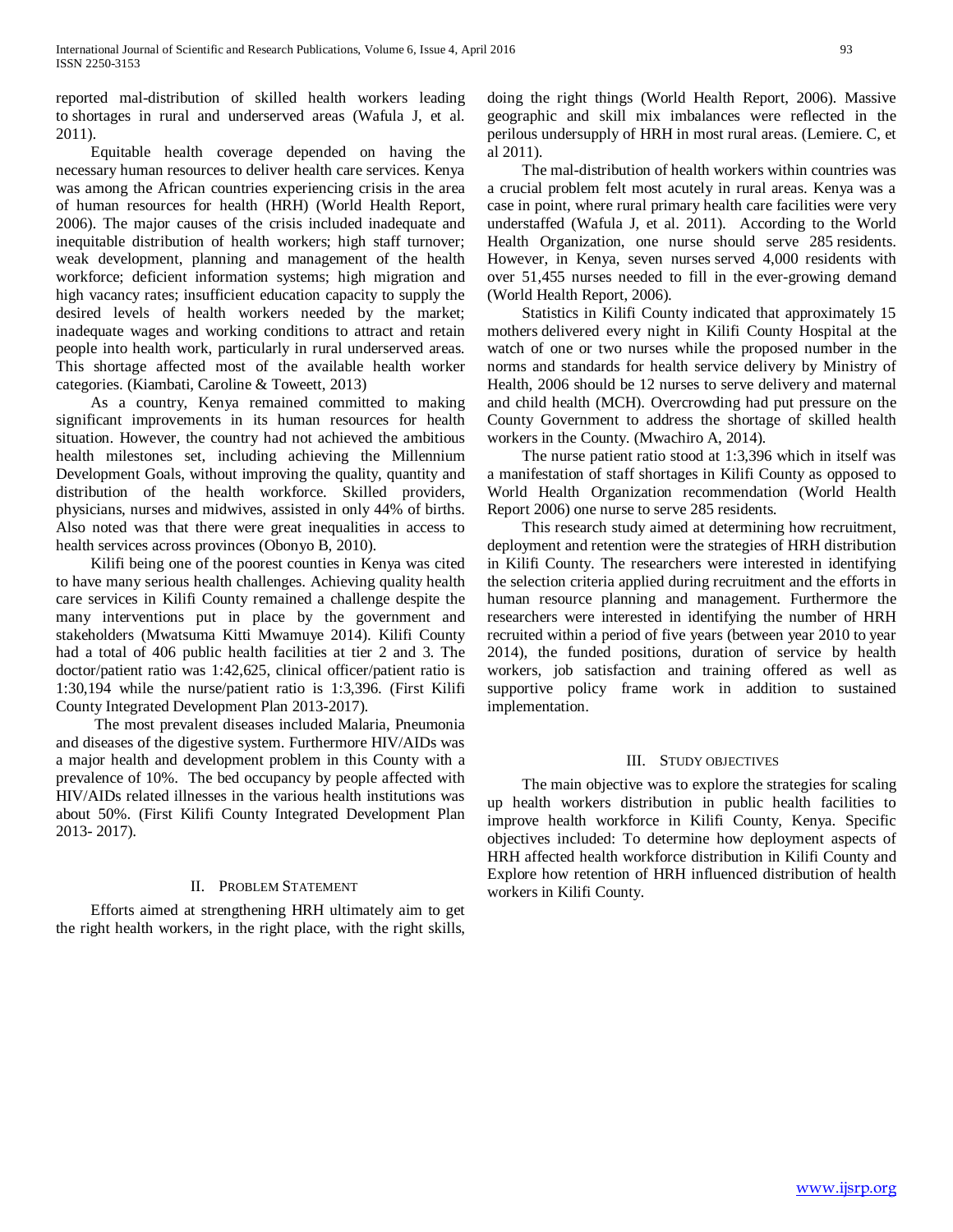# **Conceptual framework Independent Variables Dependent Variable**



 **Intervening Variable**

# *Figure 1: Conceptual Framework*

# IV. METHODOLOGY

 The study involved descriptive cross-sectional research design where potentially related factors were measured at a specific point in time for the defined population. The strategies of scaling up human resources for health distribution in public health facilities in Kilifi County were described by including four public health facilities in the study.

 The study took place in Kilifi County located in North Coast of Kenya which had a catchment population of 1,500,000 and a total of 406 public health facilities. The target population was a total of 232 health workers in different cadres who served

four public health facilities namely; Kilifi County Referral Hospital (County Referral Hospital), Malindi sub-County Referral Hospital, Gende Health Centre and Pingilikani Dispensary.

 The researcher stratified public health facilities according to Tiers of health care system. The four health facilities were randomly selected to represent tier 2 and 3. The respondents were proportionate as per the facility and cadres and randomly selected. The sample size was 109 respondents calculated from a population of 232 health workers using Yamane (1967:886) formulae with a confidence level of 95% and a precision of 0.05.

| <b>Staff Cadre</b>                                     | <b>Frequency</b> | <b>Kilifi County</b><br><b>Hospital</b> | Malindi Sub-<br>Hospital | <b>Health</b><br>Gende<br><b>Centre</b> | Pingilikani<br><b>Dispensary</b> |
|--------------------------------------------------------|------------------|-----------------------------------------|--------------------------|-----------------------------------------|----------------------------------|
| <b>Doctors</b>                                         | 5                | 3                                       | $\mathcal{D}$            |                                         |                                  |
| <b>Pharmacists</b>                                     | 3                |                                         |                          |                                         |                                  |
| Lab Technologist                                       | 6                | 3                                       | $\mathfrak{D}$           |                                         |                                  |
| Orthopaedics Technologist                              | 2                |                                         |                          |                                         |                                  |
| Radiographer                                           |                  |                                         | -                        |                                         |                                  |
| Physiotherapist                                        | 3                | ◠                                       |                          |                                         |                                  |
| Health<br>Records<br>and<br><b>Information Officer</b> |                  |                                         |                          |                                         |                                  |

*Table 1: The sample size of respondent*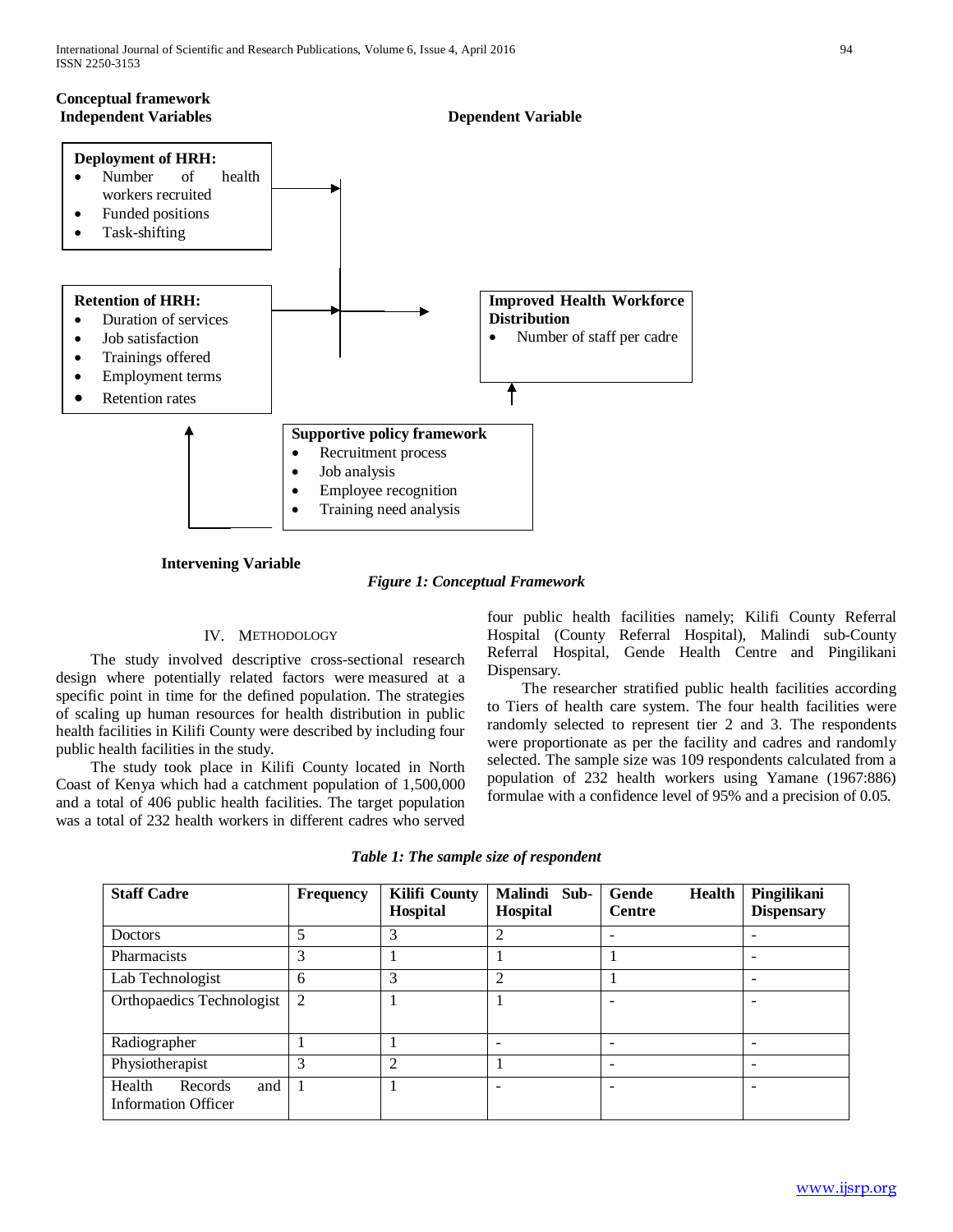| Engineering<br>Medical   | 3              | ⌒  |    |    |   |
|--------------------------|----------------|----|----|----|---|
| Technologist             |                |    |    |    |   |
| Accountants              |                |    |    |    |   |
| Administrator/In Charge  | $\overline{4}$ |    |    |    |   |
|                          |                |    |    |    |   |
| Clinical Officer         | 8              |    | ◠  |    |   |
| <b>Nurses</b>            | 68             | 39 | 21 | h  | ◠ |
| Secretarial Staff/Clerks | $\overline{4}$ |    |    |    |   |
| <b>Total</b>             | 109            | 61 | 33 | 11 |   |
|                          |                |    |    |    |   |

 The questionnaire were administered to the staff to collect information on deployment and retention of health workers while two different key informant interview guide were used on in charge/administrators of the facilities and County health board to collect information on recruitment, deployment and retention of health workers.

## V. FINDINGS AND DISCUSSION

| <b>Characteristics</b>    | Variable                       | Respondents $N(\%)$ |  |
|---------------------------|--------------------------------|---------------------|--|
| <b>Age Distribution</b>   | 20-29                          | 4(4.0)              |  |
|                           | $30-39$                        | 52(52.5)            |  |
|                           | $40-49$                        | 25(25.3)            |  |
|                           | 50-59                          | 18(18.2)            |  |
| <b>Gender</b>             | Male                           | 40(40.4)            |  |
|                           | Female                         | 59(59.6)            |  |
| <b>Level of Education</b> | Diploma                        | 57(57.6)            |  |
|                           | <b>Higher National Diploma</b> | 25(25.3)            |  |
|                           | Graduate                       | 14(14.1)            |  |
|                           | <b>Masters</b>                 | 3(3.0)              |  |

# *Table 2: Characteristics of Respondents*

# *Deployment of health workers*

 Regarding task shifting the findings were that majority 64(64.6%) of respondent did not perform other tasks within the organization whereas 35(35.4%) were practicing task shifting. There is no clear guidance from the literature on what the ideal mix of health professionals might be. However, Buchan et al, 2002 concurred with this by indicating that Health care is labour -intensive and managers of health care provider units strive to identify the most effective mix of staff that can be achieved with the available resources.

 The study found out that, majority (48.5%) of the staff in the industry were permanent employees, while contractual staff (27.3%) were second in the table. Respondents who were casual workers (24.2%) came in third while none mentioned on other forms of employment. This implied that the people interviewed were fully engaged with organization making them a better reliable choice of information.

 Nandan et al 2012 agreed by implying that contractual staff in service delivery and managerial positions could improve the situation of health workers shortage in rural areas.

 From the findings, the County does not recruit as per health facility requirements and this contributed to mal-distribution. These findings are supported by literature from Nandan et al. 2012 who noted that despite some improvement in the deployment of HRH in India, the low performing states faced huge shortage of HRH in rural areas.

 Respondent also indicated that they provided Skill flexibility. Two strategies were used to promote skill flexibility: role substitution and role delegation. Role substitution involved substituting one health professional for another fully qualified health professional in order to provide a service. This is possible based on the overlapping scopes of practice between many health professionals, as well as the evolution and expansion of scopes of practice over time. Examples include the use of physician assistants or nurse practitioners to provide services traditionally performed by physicians, or using health care assistants to provide non-clinical services that have traditionally provided by registered nurses.

 The findings indicated that task shifting was the arrangement at the health facility level and the County directorate was not directly involved. The County directorate decides on the number of staff in each health facilities. The heads of the health facilities did not have a say about the hiring and firing of staff they were supervising, they could only highlight the areas of shortage of staff and request from the Directorate or the Ministry of Health to hire more workers, which usually was a request that was never answered or not answered according to the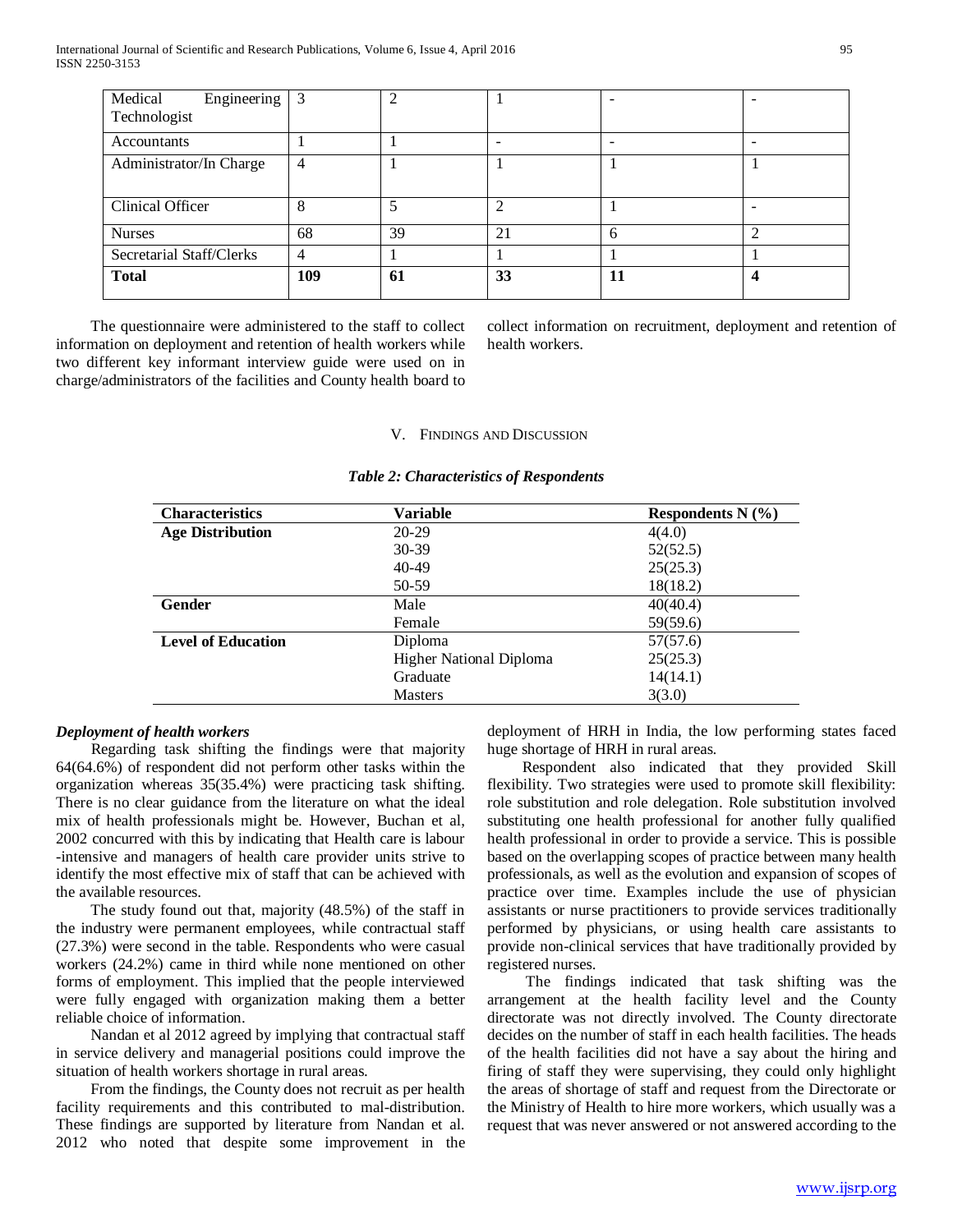requested profile. This negatively affected the productivity of the health centres.

each 6.1% of the respondents. Secretarial and clerk staffs were only four which is 4.0% of total respondents. Lastly 23 (23.2%) staff was on a different category list.

# *Retention of health workers*

 Most of the respondents were nurses representing 60.6% whereas Clinical officers and laboratory technologist represented

| <b>Years Worked</b> | Frequency | <b>Percentage</b> |  |
|---------------------|-----------|-------------------|--|
| Less than 6 Months  |           | 4.0               |  |
| 6 Months to 1 year  | 14        | 14.1              |  |
| 1 to 3 years        | 23        | 23.3              |  |
| 3 to 5 years        | 33        | 33.3              |  |
| More than 5 years   | 25        | 25.3              |  |
| <b>Total</b>        | 99        | 100.0             |  |

# *Table 3: Duration of employment*

 As noted by Lemiere C et al 2011, among the factors contributing to staff imbalances in rural workforce are individual preferences for particular working and living conditions. Therefore those respondents who had served more than 5 years probably had preferences for these institutions. In addition Buck and Watson 2002 indicated that human resources turnover costs an organization needless expense. The findings are in agreement since 33.3 % of respondents had served the same institution between 3 to 5 years whereas 25.3% had served more than 5 years.

# *Table 4: Level of Satisfaction*

| <b>Factors to Consider</b> | <b>Frequency</b> | <b>Percentage</b> |  |
|----------------------------|------------------|-------------------|--|
| Very dissatisfied          |                  | 2.0               |  |
| Dissatisfied               | 21               | 21.2              |  |
| Neutral                    | 43               | 43.4              |  |
| Satisfied                  | 29               | 29.3              |  |
| Very Satisfied             |                  | 4.0               |  |
| <b>Total</b>               | 99               | 100.0             |  |

 Majority of the respondents were in the neutral position with 43.4%, closely followed by a group of those who were satisfied with 29.3%. Respondents who were dissatisfied came in third with 21.2%. Only a few more indicated to be very satisfied than those who were very dissatisfied with 4% and 2% respectively. This therefore indicated that majority of the staff were not sure of the satisfaction in positions they held.

 Even for jobs that do not require high level of skills, a retention strategy can positively affect the engagement, turnover and ultimately financial performance, especially, for positions that involve interaction with customers as noted by Hinkin et al (2000). When a significant share of Human Resources only stays for a limited time with an organization that is a pointer toward underlying problems that need to be explored and addressed by determining the most adequate measures.

 34.3% of the respondents were not sure if they could recommend their friends to work in the institutions they worked while 23.2% would probably recommend their friends. 21.2% indicated that they would probably not recommend their friends. Further results indicated that, 11.1% of the respondent pointed out that they would definitely recommend whereas 10.1% mentioned that they would definitely not advise them. This implied that since most of the respondents were not sure, there could be some challenges that people would not like their friends go though. This is in agreement with the empirical studies by

Kinnear & Sutherland, 2001; Maertz & Griffeth, 2004; Meudell & Rodham, 1998; which revealed that factors such as competitive salary, good interpersonal relationships, friendly working environment, and job security were reported by employees as key motivational variables that influenced their retention in the organizations.

 The study found out that 48.5% of the respondents disagreed with the claim that they were recognized at individual levels while 30.3% neither agree nor disagree to be recognized at their work place. The study further found out that 15.2% of the respondents disagreed that they are recognized while 6% strongly disagreed. Surprisingly none of them strongly agreed to be recognized as individual. This implied that the employers needed to improve on employee recognition. As Richard Branson (October, 2015) suggested that one should take care of their employees, and they'll take care of their business.

 The findings revealed that the nursing department had the longest serving staff. The possible reasons were that they were nearing retirement age and most of them were commuting from home. Doctors had the highest turnover rate and the possible reasons were career advancement. These findings are similar to the report by World Health Organization Country Office for India (2007) which indicated that doctors were reluctant to be posted in rural areas as they felt isolated and cut off from the medical mainstream.